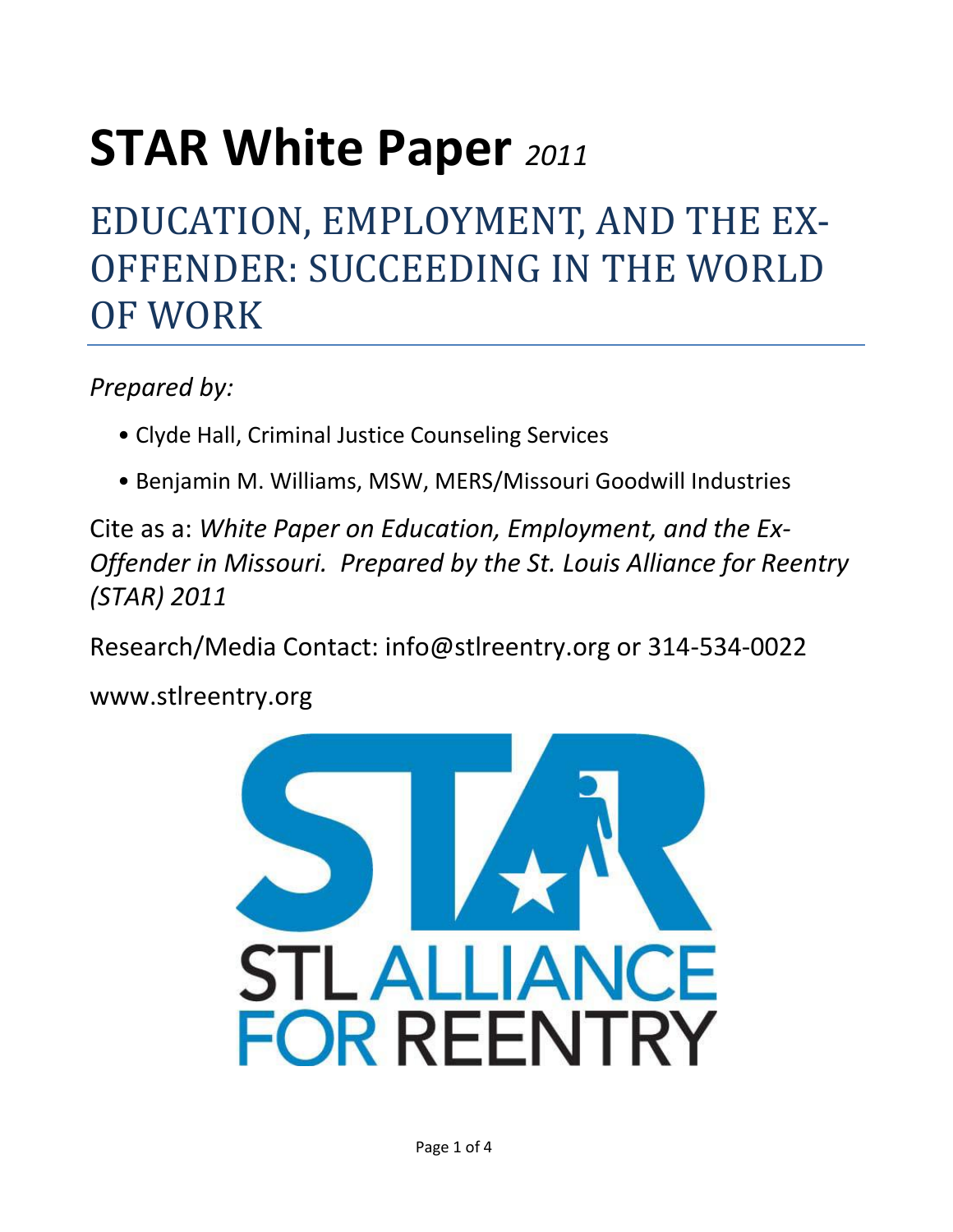*St. Louis Alliance for Reentry (STAR) White Paper Sex Offenders and Reentry (State of Missouri) 2011*



*This paper is one of a series completed by STAR. Other papers on a variety of ex-offender topics may be accessed at [www.stlreentry.org](http://www.stlreentry.org/).* 

### **EDUCATION, EMPLOYMENT, AND THE EX-OFFENDER**

#### **Population and Recidivism**

In 2008, nearly 750,00 adults nationally were on parole or mandatory conditional release following a prison term (1). Annually, the Missouri Department of Corrections (MO DOC) has over 30,000 incarcerated inmates, 97% of who will return home to our communities throughout the state (2). In 2008, Missouri released 18,864 persons (3). In 2007, 25% of parolees in Missouri recidivated (4,5). Since 2004, however, recidivism rates have decreased annually (6). Recidivism rates have decreased due in part to MO DOC's adoption of a more comprehensive approach to offender reentry called the Missouri Reentry Process.

*Recommendations:* Ex-Offenders who receive vocational and educational training are less likely to commit new crimes (7). Vocational and educational programs are cheaper to fund than the alternative: the cost of housing an offender for an additional sentence in the penal system (8). Area service providers should recognize that family reunification is often an additional incentive for an exoffender to obtain and maintain employment.

#### **People with convictions have significant employment barriers**

Prisoners re-entering general society face a variety of barriers to success, including: unmet basic needs, substance abuse issues, mental health issues, higher risk of homelessness, higher prevalence of serious diseases, the need to reestablish bonds with support networks, a lack of education and literacy, unemployment, and lower income potential (9). Often ex-offenders lack appropriate work attire and the money to buy basic hygiene supplies. These risk factors are exacerbated by dependencies developed while institutionalized that frequently lead to poor decision making during reentry (10).

*Promising Practices:* Effective reentry programs and services must effectively address all barriers faced by ex-offenders. Service provision must be client-centered and culturally competent of individual clients' experience, knowledge, skills, and background (11). This requires a network of service providers that consistently and constructively communicate well with each other and MO DOC and Federal Probation and Parole Boards.

#### **People with convictions have less educational attainment**

The Urban Institute reports that "more than 80 percent [of ex-offenders have]...worked, and about 61 percent...[have] worked for a single employer for six consecutive months (19)." But relatively few prisoners receive significant occupational experience while incarcerated (20). Only 50% of inmates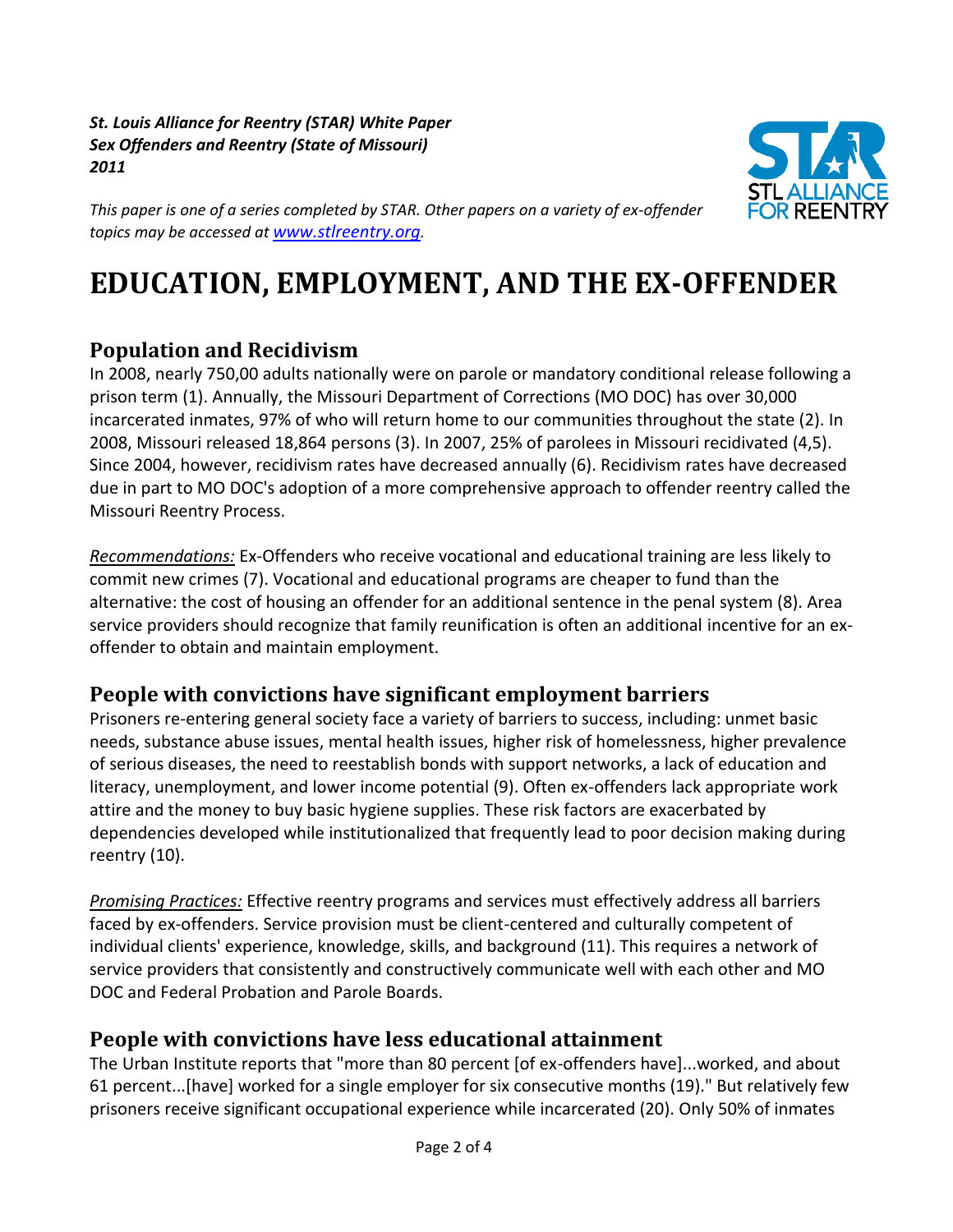had a work assignment, 35% participated in education programs, and 27% experienced vocational training (21). Professional knowledge, skills, and abilities are less developed because time spent incarcerated means time not spent in the labor market (22). Offenders undergo a socialization into prison culture that strengthens bonds while criminal elements (23). The more time an individual spends incarcerated, the less likely they are to contribute to the legal economy (24).

As with many individuals from disadvantaged backgrounds, soft-skills are often a major deficiency (25). (Soft-skills include good communciation and interpersonal skills, ability and willingness to learn, attention to detail, reliability, and showing up for work on time identified by employerss that consider hiring ex-offenders" (26). Hard skills are typically described as the technical skills required to successfully complete job assignments.

*Promising Practices:* Ex-offenders who participated in prison industries or experienced vocational training while incarcerated have better outcomes (27). MO since 2004, MO DOC has increased the reentry services available to offenders approaching release. Missouri recidivism rates are nearly 8% lower for offenders with a history of vocational training/work experience (28). Offenders who obtain employment after release from prison are much more likely not to reenter the penal system (29). Service providers that provide comprehensive employment-focused case management, including a combination of life skills, job coaching (including soft-skills training), job development, and followup/job retention support, can dramatically improve the chances that ex-offenders not only obtain, but retain, employment (30).

**Employers are often reticent to hire formerly incarcerated individuals (31)**. Employers indicated they were less inclined to hire a person with a criminal record, citing "lack of skills and experience, untrustworthiness, and fear of negligent hiring" as their chief concerns (32). Employers preferred not to be the first employers to hire ex-offenders after prison (33).

*Promising Practices:* Employer incentives are often a useful means to encourage ex-offender employment prospects. Ex-offenders may apply to become bonded (i.e., insured) for the first six months on the job at no cost to the employer (34). The US Department of Labor (DOL) underwrites the Federal Bonding program, which serves as a job-hire incentive for at-risk job seekers, and a State Bonding Coordinator oversees the process in each state (35). Subsidized employment is also another strategy to encourage employers to hire ex-offenders. A third-party social service agency typically shares the cost of an ex-offender's salary with an employer, allowing both the former inmate and employer to establish a positive working relationship. When an ex-offender establishes a positive relationship with an employer, the employer begins paying the individual's full salary. Subsidized employment typically lasts several months. These strategies are most successsful when underguided by comprehensive employment case management. Post-release developmeny, and follow-up services are important to reducing recidivism-job training alone is not enough (36).

*3. Sabol, W.J., West, H.C. & Cooper, M. (2009).*

*<sup>1.</sup> Sabol, W.J., West H.C. & Cooper, M. (2009). Prisoners in 2008. Washington, DC: U.S. Department of Justice, Office of Justice Programs, Bureau of Justice Statistics.*

*<sup>2.</sup> Missouri Department of Corrections. (2010). Missouri Reentry Process. Retrived August 9, 2010 from http://doc.mo.gov/mrp/mrp.php.*

*<sup>4.</sup> Glaze, L.E. & Bonczar, T.P. (2008). Probation and parole in the United States, 2007. Washington DC: U.S. Department of Justice, Office of Justice Programs, Bureau of Justice Statistics.*

*<sup>5.</sup> Recidivism is defined by the U.S. Department of Justice as "criminal acts that resulted in the rearrest, reconviction, or return to prison with or without a*